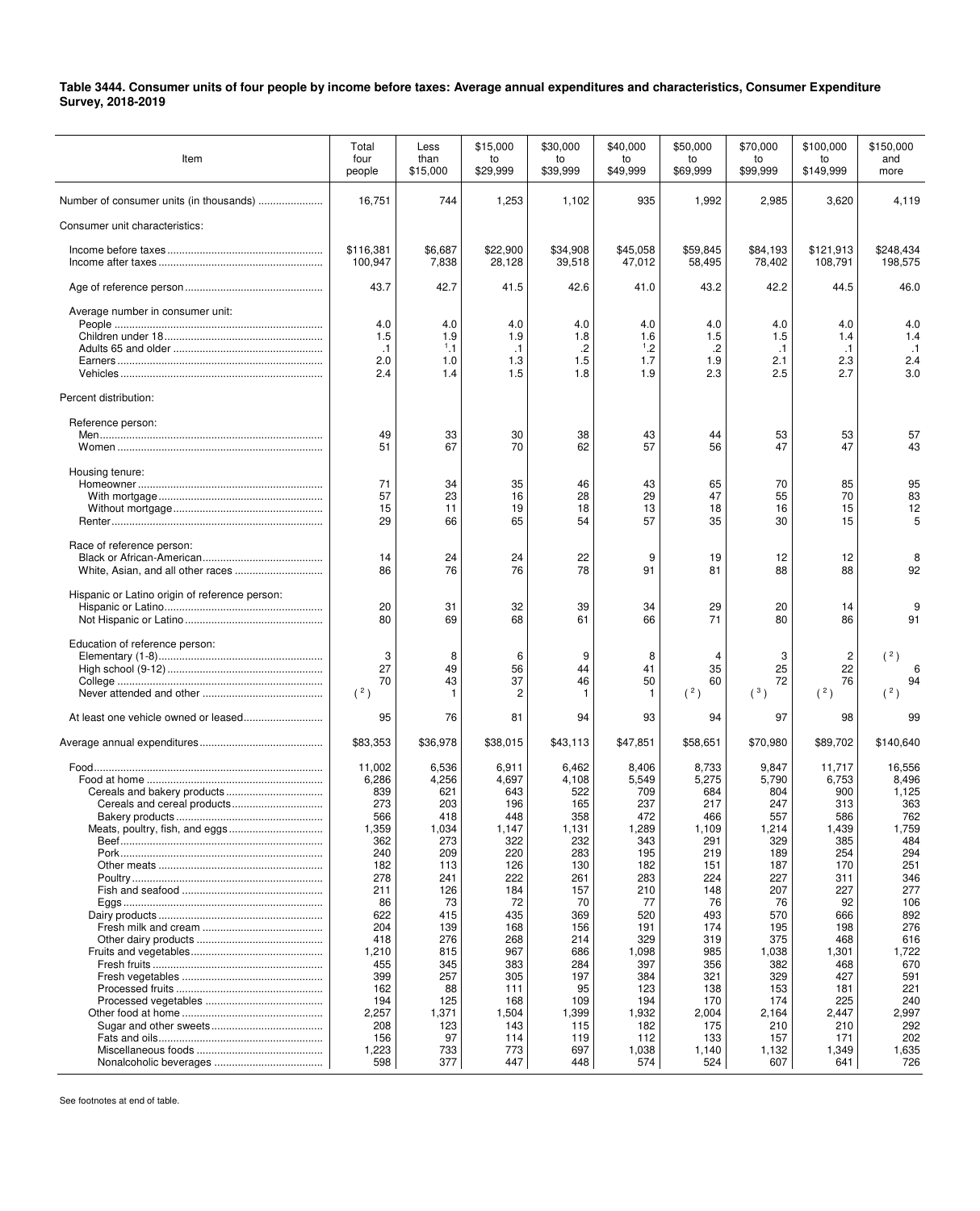**Table 3444. Consumer units of four people by income before taxes: Average annual expenditures and characteristics, Consumer Expenditure Survey, 2018-2019 — Continued** 

| Item                                        | Total<br>four  | Less<br>than   | \$15,000<br>to | \$30,000<br>to   | \$40,000<br>to | \$50.000<br>to | \$70,000<br>to | \$100,000<br>to | \$150.000<br>and |
|---------------------------------------------|----------------|----------------|----------------|------------------|----------------|----------------|----------------|-----------------|------------------|
|                                             | people         | \$15,000       | \$29,999       | \$39,999         | \$49,999       | \$69,999       | \$99,999       | \$149,999       | more             |
|                                             |                |                |                |                  |                |                |                |                 |                  |
| Food prepared by consumer unit on           | 72             | 141            | 126            | 119              | 126            | 32             | 58             | 76              | 143              |
|                                             | 4,716          | 2,280          | 2,214          | 2,354            | 2,857          | 3,458          | 4,057          | 4,963           | 8,060            |
|                                             |                |                |                |                  |                |                |                |                 |                  |
|                                             | 568            | 238            | 95             | 132              | 303            | 250            | 366            | 619             | 1,264            |
|                                             |                |                |                |                  |                |                |                |                 |                  |
|                                             | 25,919         | 13,877         | 14,990         | 16,006           | 17,570         | 18,905         | 21,814         | 25,899          | 42,515           |
|                                             | 14,631         | 7,804          | 8,510          | 9,139            | 10,273         | 10,696         | 12,004         | 14,100          | 24,460           |
|                                             | 9,689          | 2,074          | 2,346          | 2,924            | 3,014          | 5,495          | 6,809          | 10,520          | 20,010           |
|                                             | 4,921          | 1,194<br>493   | 772<br>594     | 1,095            | 1,447          | 2,416          | 3,544          | 5,509           | 10,360           |
| Maintenance, repairs, insurance, other      | 3,043          |                |                | 1,020            | 918            | 1,697          | 2,024          | 3,265           | 6,467            |
|                                             | 1,725          | 386            | 980            | 810              | 649            | 1,382          | 1,241          | 1,746           | 3,183            |
|                                             | 3,913          | 5,472          | 5,988          | 6,058            | 7,014          | 4,899          | 4,689          | 2,705           | 1,742            |
|                                             | 1,030          | 1257           | 1176           | <sup>1</sup> 156 | 245            | 302            | 507            | 875             | 2,708            |
|                                             | 5,160          | 3,791          | 3,658          | 4,183            | 4,256          | 4,665          | 4,933          | 5,554           | 6,391            |
|                                             | 534            | 399            | 331            | 385              | 364            | 424            | 437            | 595             | 767              |
|                                             | 1,786          | 1,554          | 1,536          | 1,656            | 1,638          | 1,757          | 1,671          | 1,752           | 2,099            |
|                                             | 113            | 165            | 151            | 161              | 162            | 176            | 99             | 125             | 183              |
| Residential phone service, VOIP, and phone  | 1,894          | 1,136          | 1,174          | 1,440            | 1,548          | 1,711          | 1,936          | 2,150           | 2,285            |
|                                             | 182            | 136            | 125            | 148              | 122            | 152            | 137            | 201             | 261              |
|                                             | 1,712          | 1,000          | 1,049          | 1,292            | 1,426          | 1,558          | 1,799          | 1,948           | 2,025            |
| Water and other public services             | 834            | 636            | 567            | 641              | 644            | 697            | 790            | 932             | 1,056            |
|                                             | 2,765          | 887            | 990            | 1,008            | 1,327          | 1,334          | 2,250          | 2,603           | 5,653            |
|                                             | 1,495          | 1185           | 370            | 1239             | 591            | 526            | 1,298          | 1,464           | 3,253            |
|                                             | 1,270          | 702            | 620            | 769              | 736            | 808            | 952            | 1,138           | 2,400            |
|                                             | 870            | 468            | 597            | 604              | 563            | 752            | 753            | 895             | 1,332            |
| Laundry and cleaning supplies               | 244<br>497     | 189<br>240     | 172<br>235     | 238<br>287       | 214<br>248     | 255<br>415     | 190<br>445     | 245<br>536      | 319<br>803       |
|                                             | 129            | 140            | 190            | 179              | 102            | 82             | 118            | 114             | 210              |
| Household furnishings and equipment         | 2.491          | 927            | 1,235          | 1,072            | 1,151          | 1,458          | 1,873          | 2,748           | 4,679            |
|                                             | 128            | 71             | 76             | 50               | 33             | 99             | 166            | 143             | 171              |
|                                             | 628            | 259            | 316            | 352              | 227            | 375            | 382            | 685             | 1,203            |
|                                             | 27             | 16             | 14             | 14               | 15             | 110            | 13             | 17              | 76               |
|                                             | 456            | 147            | 196            | 232              | 460            | 276            | 377            | 481             | 778              |
| Small appliances, miscellaneous housewares  | 136            | 71             | 76             | 69               | 81             | 107            | 104            | 152             | 225              |
| Miscellaneous household equipment           | 1,117          | 373            | 567            | 365              | 346            | 590            | 830            | 1,270           | 2,226            |
|                                             | 2,963          | 1,602          | 2,056          | 1,700            | 1,685          | 2,180          | 2,244          | 3,031           | 5,144            |
|                                             | 702            | 303            | 480            | 414              | 441            | 606            | 484            | 594             | 1,333            |
|                                             | 444            | 1103           | 319            | 180              | 270            | 380            | 265            | 331             | 966              |
|                                             | 258            | 200            | 161            | 233              | 172            | 226            | 219            | 263             | 367              |
|                                             | 1,192          | 573            | 767            | 513              | 441            | 693            | 895            | 1,525           | 2,053            |
|                                             | 866            | 393            | 466            | 315              | 328            | 547            | 602            | 1,146           | 1,512            |
|                                             | 326            | 180            | 301            | 198              | 113            | 146            | 293            | 379             | 541              |
|                                             | 155<br>649     | 1112<br>1491   | 181<br>600     | 1241<br>354      | 1158<br>548    | 185<br>579     | 131<br>583     | 164<br>590      | 149<br>969       |
|                                             | 265            | 124            | 129            | 178              | 97             | 117            | 151            | 158             | 641              |
|                                             |                |                |                |                  |                |                |                |                 |                  |
| Transportation                              | 15,228         | 8,813          | 6,616          | 9.195            | 9,037          | 12,765         | 14,784         | 16,735          | 22.227           |
|                                             | 6,598          | 14,007         | 2,442          | 3,136            | 3,386          | 5,851          | 6,829          | 7,276           | 9,585            |
|                                             | 2,687          | 12,026         | 1267           | 11,955           | 1763           | 11,639         | 2,613          | 3,380           | 4,125            |
|                                             | 3,759          | 1,903          | 2,148          | 1,159            | 2,507          | 4,033          | 4,011          | 3,632           | 5,361            |
|                                             | 153<br>3,022   | 178            | 127            | 122              | 1116           | 1180           | 1205           | 1264            | 1100             |
|                                             | 4,615          | 1,965<br>2,373 | 1,783<br>2,060 | 2,491<br>3,260   | 2,340<br>3,030 | 2,735<br>3,798 | 3,043<br>4,363 | 3,493<br>4,984  | 3,598<br>6,770   |
|                                             | 366            | 181            | 98             | 181              | 216            | 352            | 380            | 460             | 497              |
|                                             | 1,134          | 796            | 563            | 754              | 874            | 924            | 1,132          | 1,228           | 1,547            |
| Vehicle rental, leases, licenses, and other |                |                |                |                  |                |                |                |                 |                  |
|                                             | 1,087          | 347            | 348            | 591              | 376            | 647            | 824            | 1,081           | 2,149            |
|                                             | 2,028          | 1,149          | 1,051          | 1,733            | 1,563          | 1,874          | 2,028          | 2,216           | 2,577            |
|                                             | 992            | 468            | 330            | 308              | 281            | 381            | 549            | 981             | 2,274            |
|                                             |                |                |                |                  | 2,818          |                | 6,179          |                 |                  |
|                                             | 5,788<br>3,980 | 1,800<br>1,269 | 1,781<br>1,291 | 2,566<br>1,864   | 2,043          | 4,310<br>2,993 | 4,283          | 7,122<br>4,930  | 8,523<br>5,716   |
|                                             | 1,184          | 371            | 250            | 410              | 431            | 751            | 1,256          | 1,478           | 1,893            |
|                                             | 440            | 101            | 181            | 198              | 272            | 409            | 483            | 515             | 602              |
|                                             | 183            | 159            | 59             | 93               | 72             | 157            | 157            | 199             | 312              |
|                                             |                |                |                |                  |                |                |                |                 |                  |
|                                             | 3,865          | 1,504          | 1,326          | 1,727            | 1,818          | 2,043          | 2,969          | 4,527           | 7,133            |

See footnotes at end of table.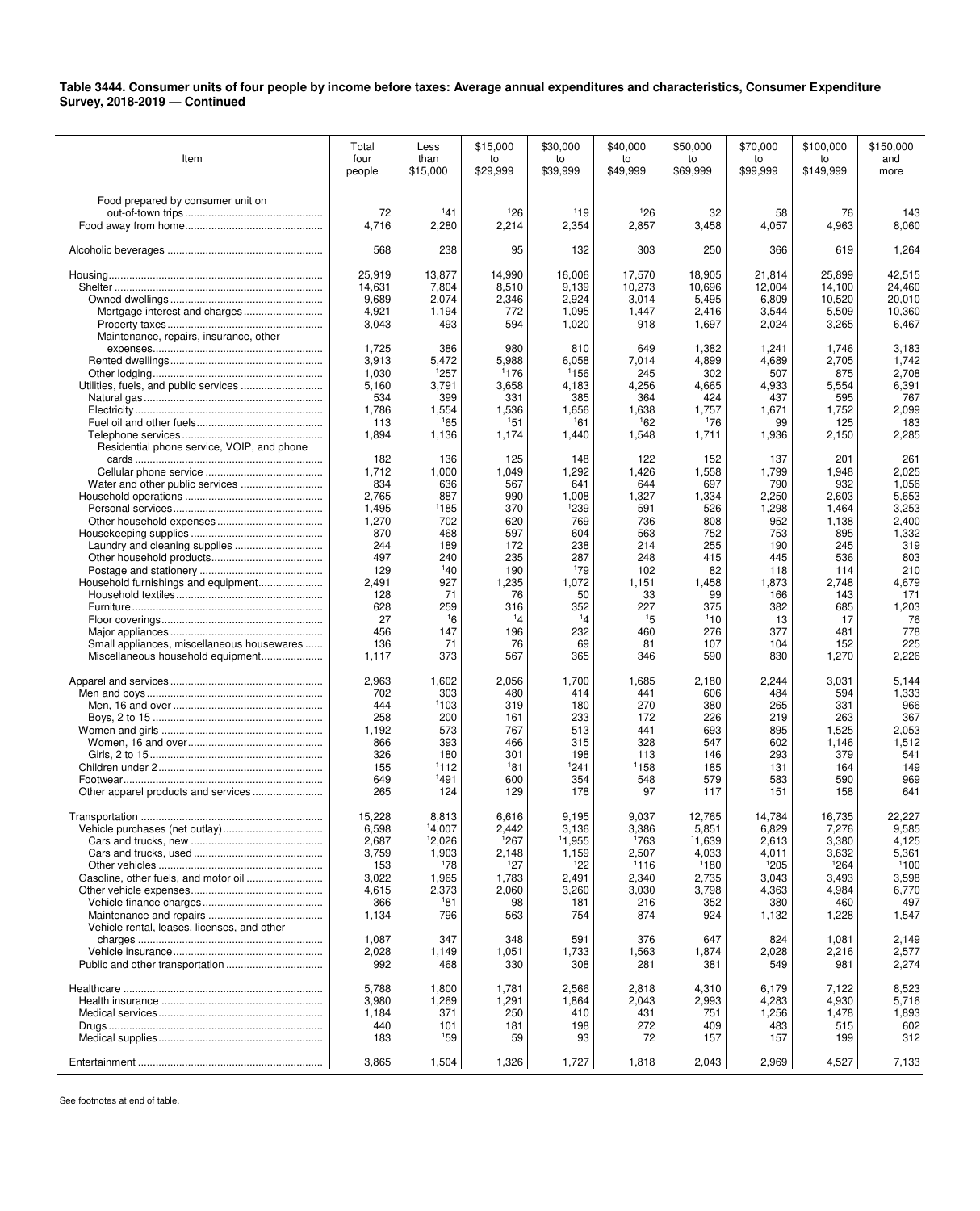## **Table 3444. Consumer units of four people by income before taxes: Average annual expenditures and characteristics, Consumer Expenditure Survey, 2018-2019 — Continued**

| Item                                                                                                                                                              | Total<br>four<br>people                         | Less<br>than<br>\$15,000                             | \$15,000<br>to<br>\$29,999                        | \$30,000<br>to<br>\$39,999                     | \$40,000<br>to<br>\$49,999                            | \$50,000<br>to<br>\$69,999                     | \$70,000<br>to<br>\$99,999                      | \$100.000<br>to<br>\$149,999                      | \$150,000<br>and<br>more                                       |
|-------------------------------------------------------------------------------------------------------------------------------------------------------------------|-------------------------------------------------|------------------------------------------------------|---------------------------------------------------|------------------------------------------------|-------------------------------------------------------|------------------------------------------------|-------------------------------------------------|---------------------------------------------------|----------------------------------------------------------------|
| Audio and visual equipment and services<br>Pets, toys, hobbies, and playground equipment<br>Toys, hobbies, and playground equipment                               | 1,409<br>1,159<br>874<br>596<br>277             | 371<br>768<br>222<br>109<br>1112                     | 268<br>671<br>222<br>97<br>1125                   | 380<br>796<br>437<br>356<br>181                | 319<br>765<br>584<br>400<br>1184                      | 379<br>830<br>692<br>561<br>131                | 782<br>1,071<br>871<br>570<br>300               | 1,458<br>1,387<br>969<br>665<br>303               | 3,446<br>1,590<br>1,378<br>898<br>480                          |
| Other entertainment supplies, equipment, and                                                                                                                      | 424                                             | 1144                                                 | 1164                                              | 1114                                           | 150                                                   | 142                                            | 245                                             | 713                                               | 719                                                            |
|                                                                                                                                                                   | 1,024                                           | 511                                                  | 407                                               | 514                                            | 539                                                   | 714                                            | 886                                             | 1,163                                             | 1,701                                                          |
|                                                                                                                                                                   | 102                                             | 132                                                  | 127                                               | 174                                            | 121                                                   | 88                                             | 75                                              | 96                                                | 202                                                            |
|                                                                                                                                                                   | 2,212                                           | 254                                                  | 896                                               | 406                                            | 261                                                   | 998                                            | 1,018                                           | 2,646                                             | 4,968                                                          |
| Tobacco products and smoking supplies                                                                                                                             | 376                                             | 444                                                  | 459                                               | 410                                            | 556                                                   | 444                                            | 448                                             | 328                                               | 245                                                            |
|                                                                                                                                                                   | 1,128                                           | 498                                                  | 506                                               | 334                                            | 480                                                   | 1,202                                          | 789                                             | 1,016                                             | 2,116                                                          |
|                                                                                                                                                                   | 1,886                                           | 278                                                  | 384                                               | 498                                            | 547                                                   | 928                                            | 1,537                                           | 2,123                                             | 3,817                                                          |
| Life and other personal insurance                                                                                                                                 | 11,293<br>670<br>10,623                         | 590<br>208<br>381                                    | 1,561<br>121<br>1,439                             | 3,091<br>482<br>2,609                          | 3,810<br>205<br>3,604                                 | 5,091<br>324<br>4,767                          | 8,026<br>577<br>7,448                           | 12,680<br>662<br>12,018                           | 24,228<br>1,316<br>22,912                                      |
| Sources of income and personal taxes:                                                                                                                             |                                                 |                                                      |                                                   |                                                |                                                       |                                                |                                                 |                                                   |                                                                |
| Social Security, private and government                                                                                                                           | \$116,381<br>103,921<br>7,514                   | \$6,687<br>4,149<br>$1 - 1,394$                      | \$22,900<br>15,261<br>1,554                       | \$34,908<br>27,943<br>1,821                    | \$45,058<br>38,971<br>1,725                           | \$59,845<br>53,198<br>2,041                    | \$84,193<br>77,615<br>2,888                     | \$121,913<br>111,768<br>6,019                     | \$248,434<br>220.688<br>21,085                                 |
| Interest, dividends, rental income, other                                                                                                                         | 2,547                                           | 11,227                                               | 2,972                                             | 3,045                                          | 2,726                                                 | 3,469                                          | 2,559                                           | 2,243                                             | 2,294                                                          |
| Public assistance, Supplemental Security<br>Income, Supplementary Nutrition Assistance                                                                            | 1,168                                           | 191                                                  | 112                                               | 172                                            | 127                                                   | 229                                            | 378                                             | 1,219                                             | 3,249                                                          |
| Unemployment and workers' compensation,<br>veterans' benefits, and regular contributions                                                                          | 529                                             | 1,999                                                | 2,548                                             | 1,335                                          | 879                                                   | 504                                            | 164                                             | 142                                               | 160                                                            |
|                                                                                                                                                                   | 444<br>258                                      | 1352<br>1262                                         | 314<br>1239                                       | 1413<br>1279                                   | 1416<br>1313                                          | 293<br>1110                                    | 366<br>223                                      | 324<br>298                                        | 752<br>306                                                     |
| Personal taxes (contains some imputed values)                                                                                                                     | 15,434<br>11,670<br>3,693<br>71                 | $-1,151$<br>$-1,011$<br>-160<br>121                  | $-5,229$<br>$-5,019$<br>-220<br>111               | $-4,610$<br>$-4,576$<br>-39<br>15              | $-1,954$<br>$-2,402$<br>423<br>124                    | 1,350<br>406<br>875<br>169                     | 5,791<br>3,754<br>1,991<br>146                  | 13,122<br>9,507<br>3,554<br>61                    | 49,859<br>39,664<br>10,040<br>155                              |
|                                                                                                                                                                   | 100,947                                         | 7,838                                                | 28,128                                            | 39,518                                         | 47,012                                                | 58,495                                         | 78,402                                          | 108,791                                           | 198,575                                                        |
| Addenda:                                                                                                                                                          |                                                 |                                                      |                                                   |                                                |                                                       |                                                |                                                 |                                                   |                                                                |
| Net change in total assets and liabilities                                                                                                                        | \$11,829<br>33,500<br>21,670                    | $-$12.518$<br>744<br>13,262                          | \$2.791<br>6,020<br>3,229                         | \$4,479<br>7,448<br>2,969                      | \$6,100<br>12,488<br>6,389                            | $-$ \$8,134<br>4,448<br>12,582                 | \$10.232<br>26,654<br>16,422                    | \$6,800<br>29,235<br>22,436                       | \$37,479<br>82,277<br>44,798                                   |
| Other financial information:<br>Mortgage principal paid on owned property<br>Estimated market value of owned home<br>Estimated monthly rental value of owned home | 741<br>$-3,596$<br>259,073<br>1,379             | 1126<br>$-908$<br>59,199<br>374                      | 152<br>$-578$<br>58,131<br>409                    | 1189<br>$-858$<br>98,589<br>613                | 1506<br>$-1,236$<br>81,856<br>534                     | 1755<br>$-1,596$<br>146,641<br>873             | 1,495<br>$-2,269$<br>185,568<br>1,082           | 1421<br>$-4,092$<br>272,356<br>1,528              | 989<br>$-7,761$<br>535,451<br>2,581                            |
| Appliances and miscellaneous housewares                                                                                                                           | 1,054<br>65<br>13<br>200<br>32<br>11<br>21<br>4 | 316<br>126<br>(3)<br>1110<br>(3)<br>(3)<br>113<br>16 | 799<br>147<br>11<br>146<br>113<br>14<br>14<br>(3) | 280<br>(3)<br>1108<br>133<br>(3)<br>110<br>(3) | 412<br>127<br>16<br>1121<br>153<br>$(^3)$<br>12<br>11 | 743<br>53<br>11<br>91<br>19<br>19<br>116<br>19 | 644<br>49<br>14<br>141<br>18<br>137<br>12<br>12 | 1,352<br>50<br>18<br>137<br>21<br>19<br>117<br>15 | 1,849<br>110<br>34<br>465<br>69<br>13<br>157<br>$\overline{7}$ |
| Small appliances and miscellaneous<br>Miscellaneous household equipment                                                                                           | 16<br>33                                        | 18<br>14                                             | 14<br>11                                          | 110<br>11                                      | 11<br>16                                              | 17<br>118                                      | (2)<br>29                                       | 112<br>42                                         | 151<br>66                                                      |

See footnotes at end of table.